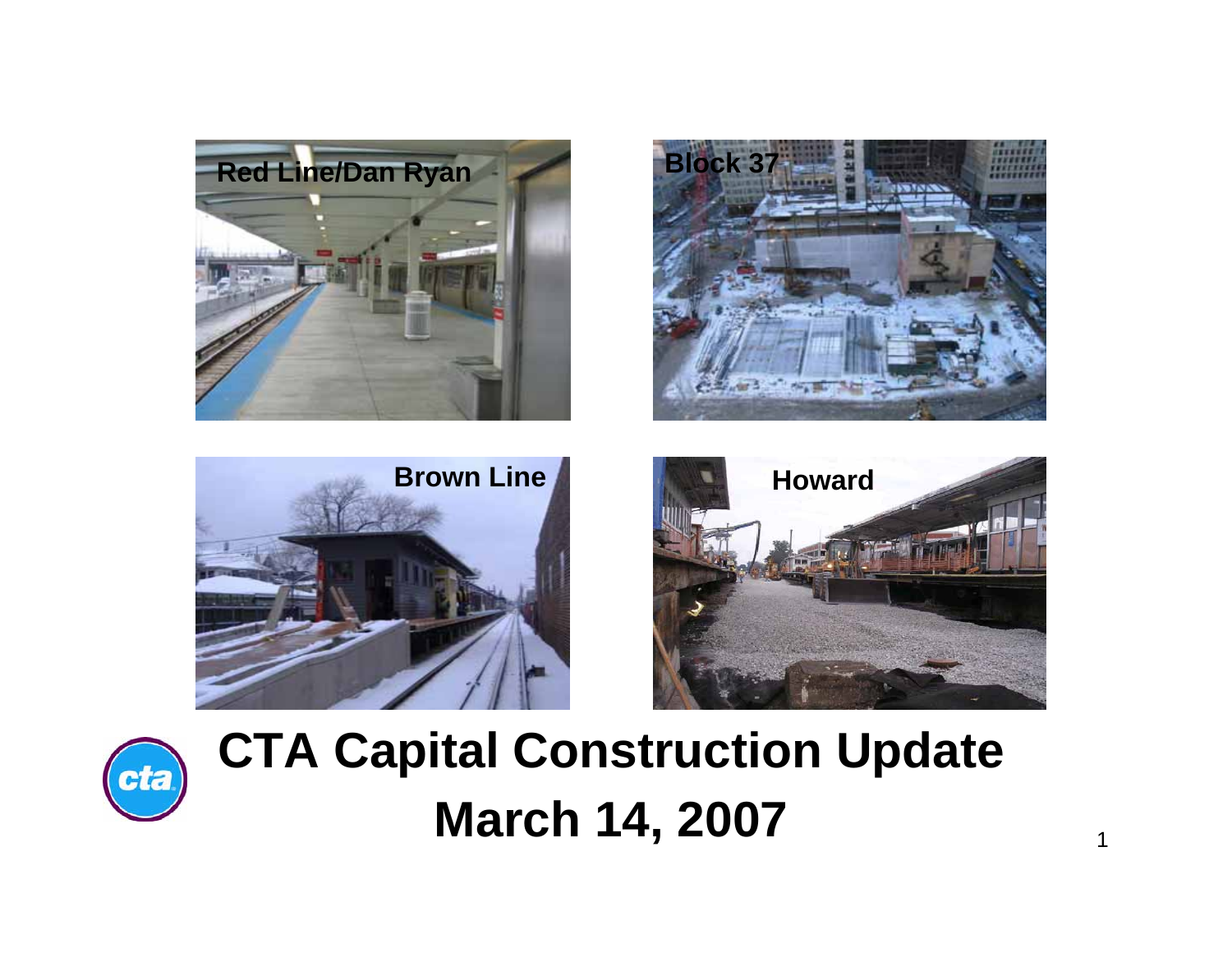

## **Capital Construction Update Agenda**

- •Red Line/Dan Ryan Rehabilitation Project
- •Howard Station Reconstruction
- •Brown Line Capacity Expansion Project
- •Block 37 Tunnel Connections Project
- • Dearborn/Congress/Kennedy/Block 37 - Train Control System and Traction Power System Upgrades and **Improvements**
- •Loop Signals Project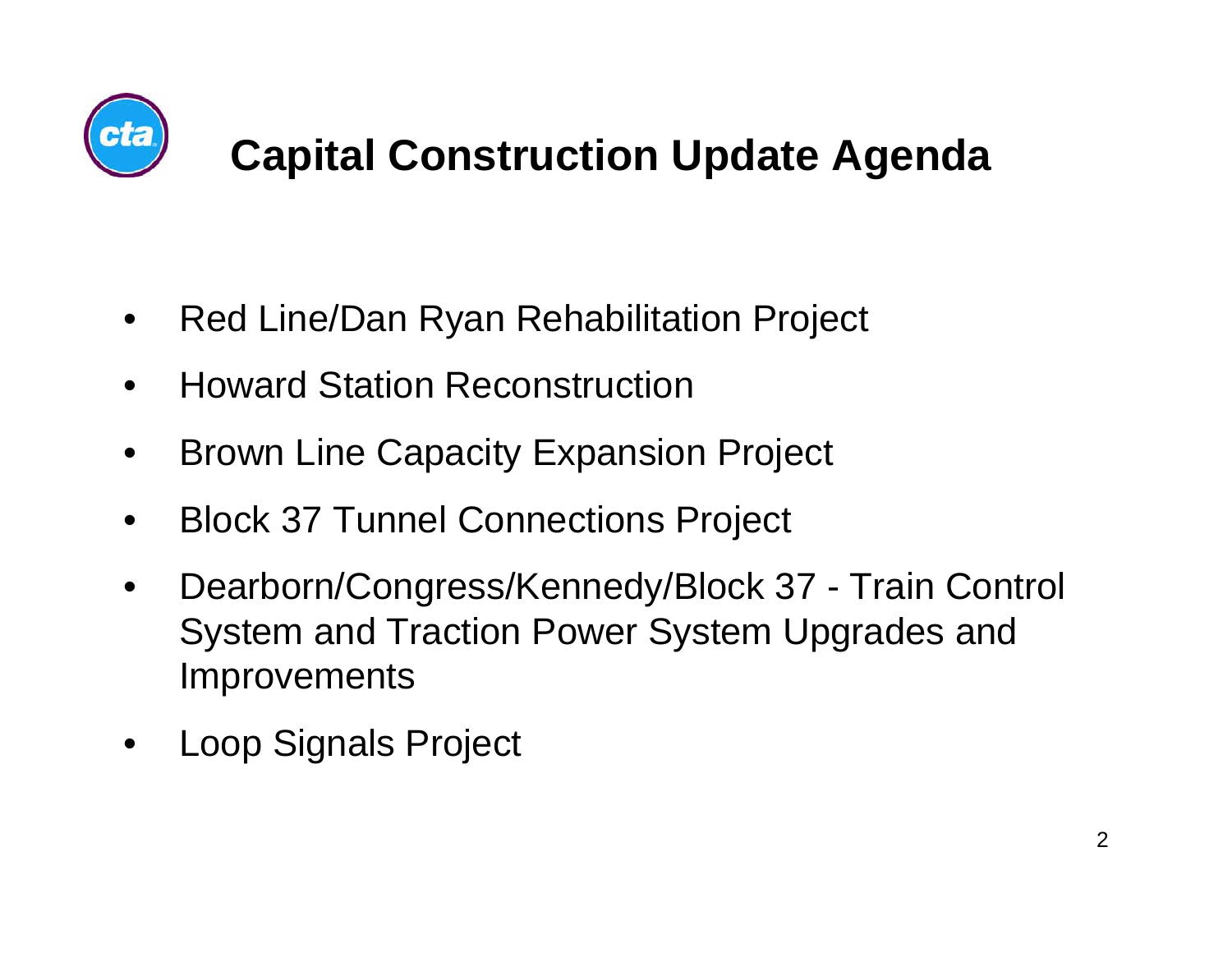

## **Red Line/Dan Ryan Rehabilitation Project Project Summary**

#### **BUDGET**

•\$282.6 million total budget

#### **SCHEDULE**

- •Phase I: Completed April 20, 2005
- $\bullet$ Phase II: Completed May 24, 2006
- •Phase III: Completed December 31, 2006

- •Eliminate slow zones
- •Upgrade to bidirectional signal system
- • Upgrade power delivery system including commissioning of two new substations at Pershing and 50<sup>th</sup> Street, and decommissioning of 42<sup>nd</sup> substation
- • Upgrade communications system including installation of new fiber optic cable throughout the project
- •Enhance stations' appearance
- •Install new elevators at 47th and 69th
- •Improve bus connections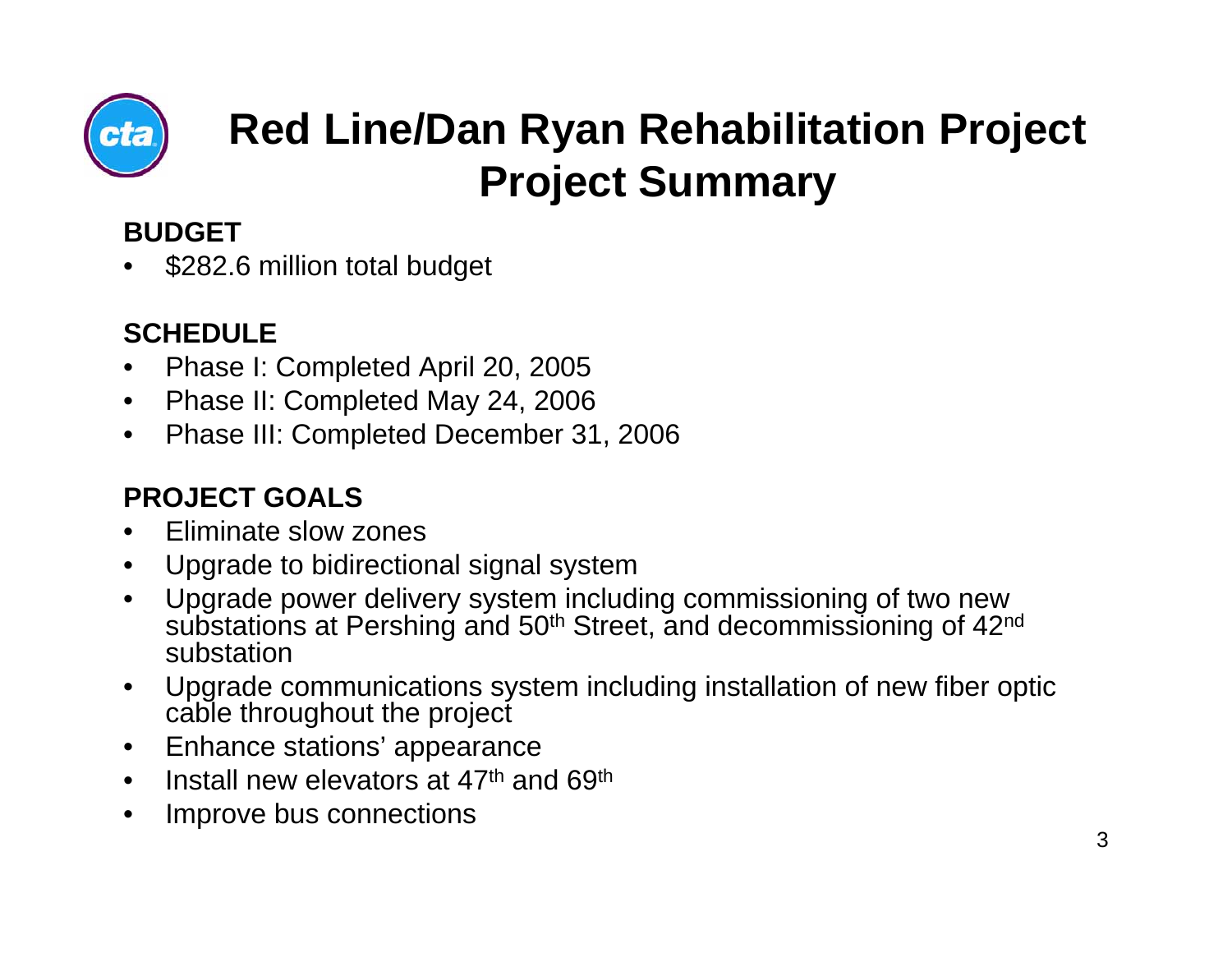

## **Red Line/Dan Ryan Rehabilitation Project Project Recap and Look Ahead**

#### **Project Recap**

- •Replaced ten crossovers
- •Replaced track work between Cermak and 47th
- •Upgraded the branch to a bidirectional signal system
- • Upgraded the power delivery system including commissioning of two new substations at Pershing and 50<sup>th</sup> Street, and decommissioning of the 42<sup>nd</sup> substation
- • Upgraded the communications system including installation of new fiber optic cable throughout the project
- $\bullet$ Enhanced stations' appearance
- •Installed new elevators at 47th and 69th
- •Replaced 10 escalators
- •Improved bus connections
- •Reconstructed the 33rd Street pedestrian bridge and entrance
- •Installed bridge modifications and enhancements

#### **Look Ahead**

- •Continue contract closeout
- •Continue punch list work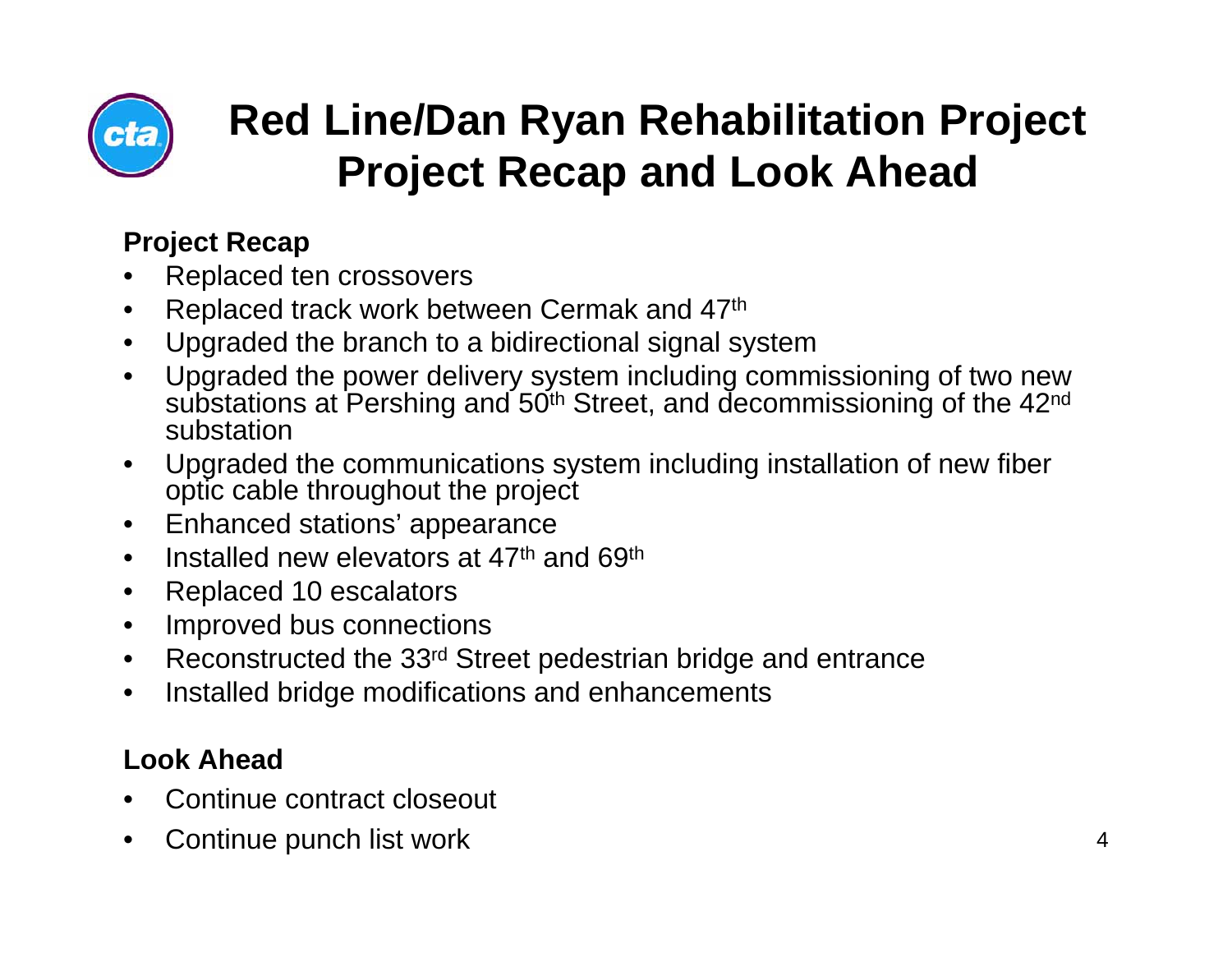

### **Red Line/Dan Ryan Rehabilitation Project**



Art glass installation at 47<sup>th</sup> Street Bridge Canopy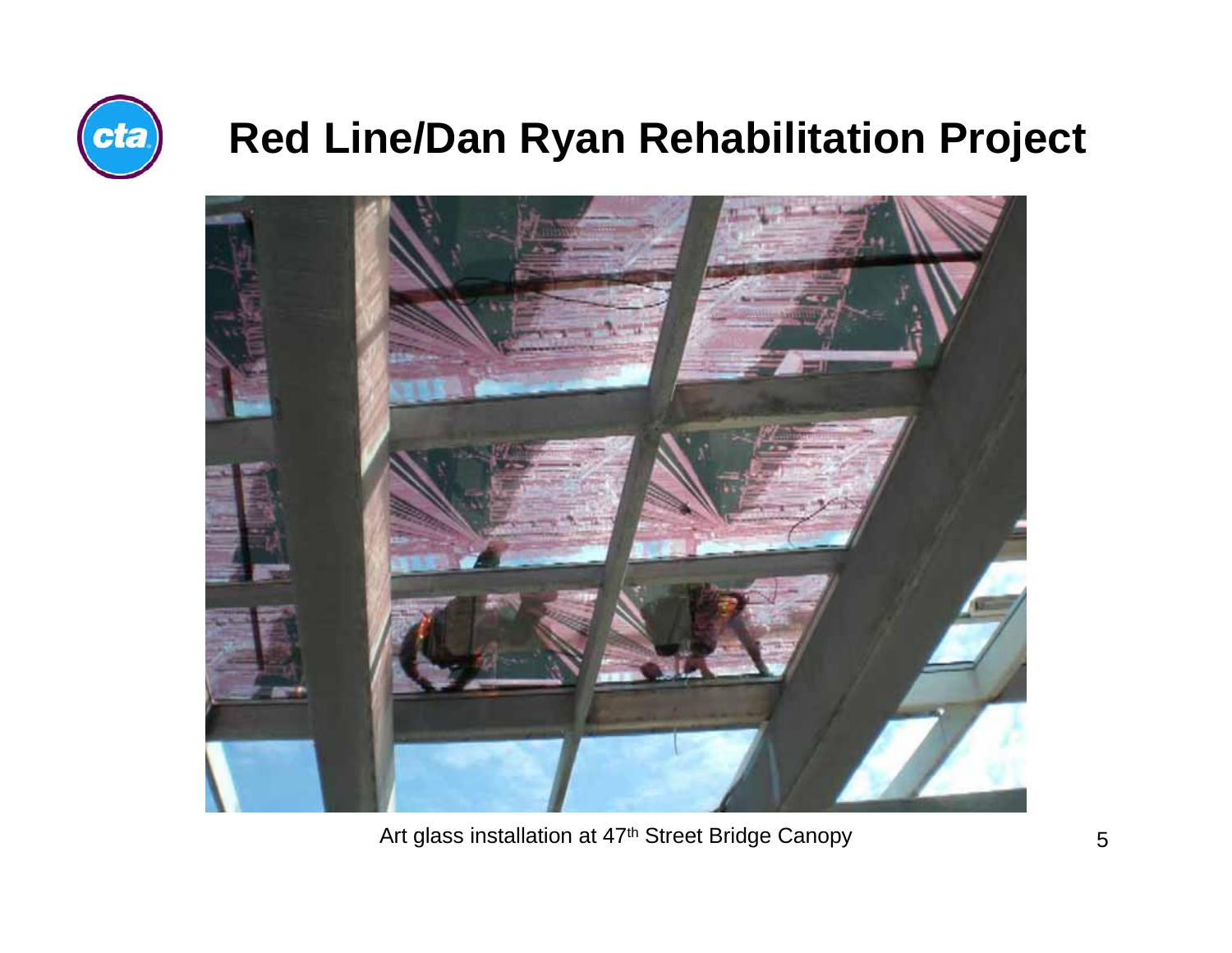

## **Red Line/Dan Ryan Rehabilitation Project**



New platform at 63rd Street Station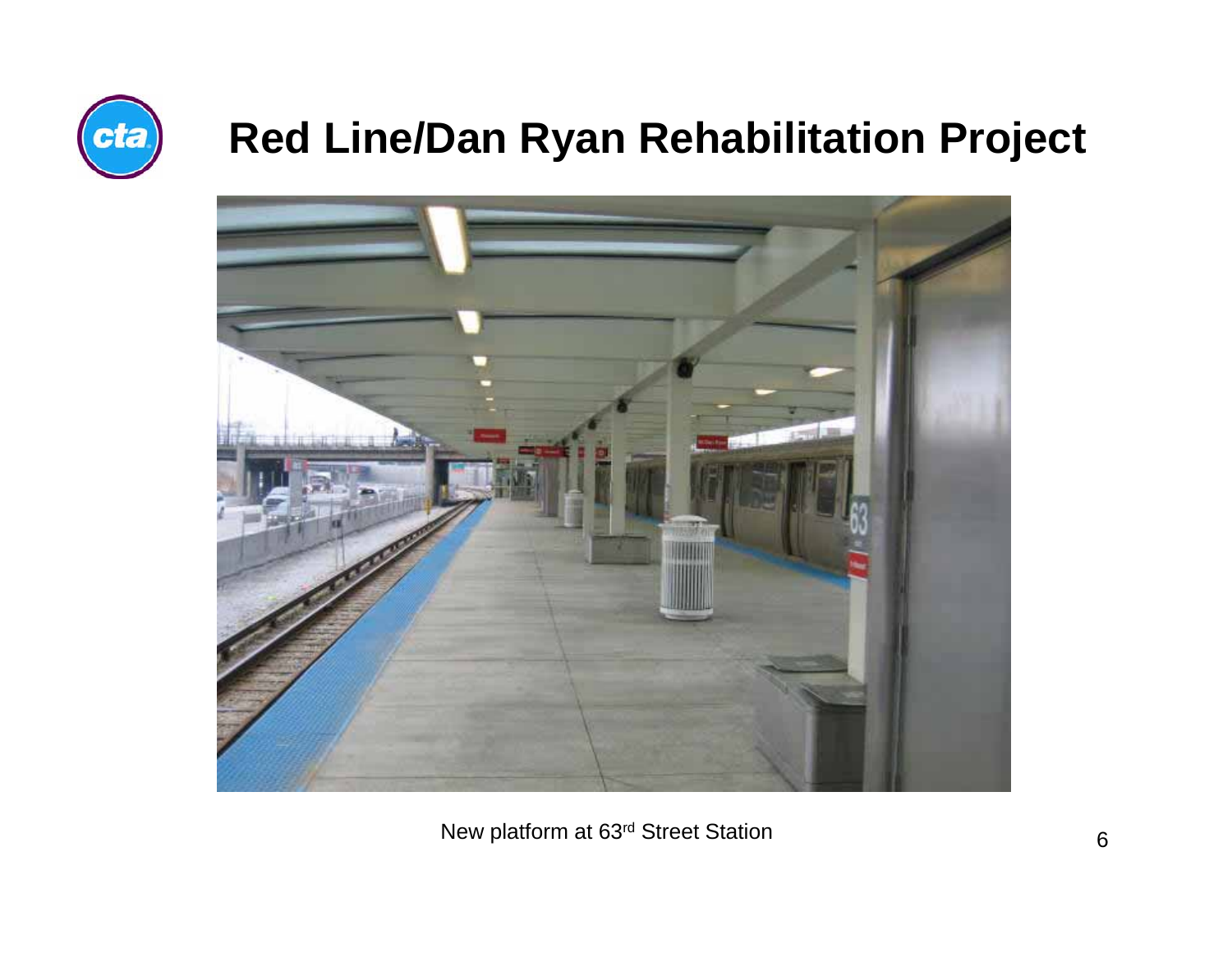

## **Howard Station ReconstructionProject Summary**

#### **BUDGET**

•Total CTA budget: \$87 million

#### **SCHEDULE**

- •NTP: February 27, 2006
- $\bullet$ Completion: Spring 2009

- $\bullet$  Key station to be made accessible in compliance with the Americans with Disabilities Act Accessibility Guidelines by July 26, 2010
- Reconstruct Howard station, Rail Operations and Facilities Maintenance facilities
- $\bullet$  Infrastructure upgrades will include newly-installed precast concrete platforms, viaduct repairs, track work, new elevators, and escalators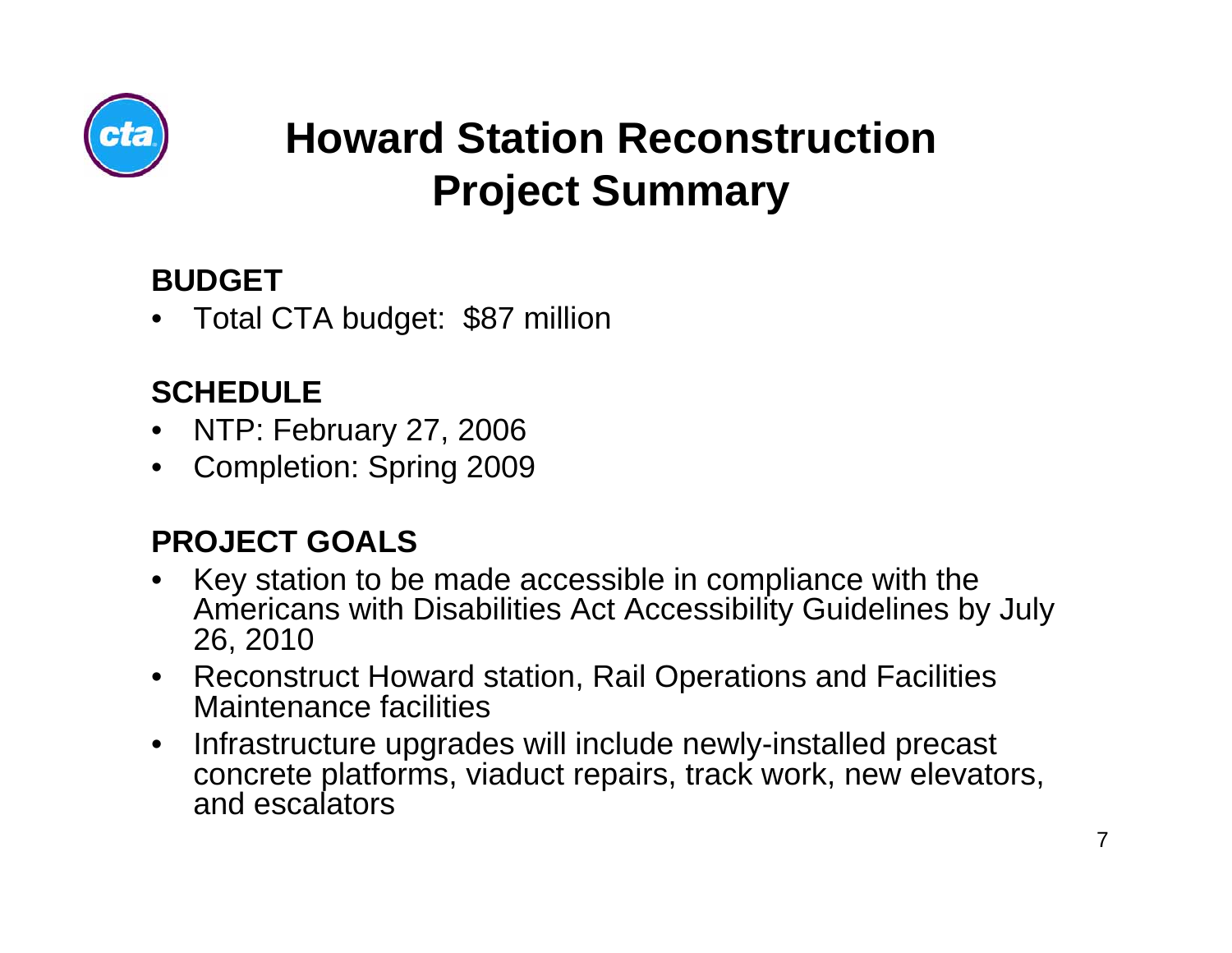

# **Howard Station Reconstruction**

#### **Project Activities**

- •Began demolition activities on the south side of Howard
- • Began demolition activities of the vacated areas of the existing stationhouse
- • Achieved Substantial Completion of Milestone 1, Phase 1A for track work and retaining wall repairs
- •Received foundation permit on February 20, 2007

#### **Three Month Look Ahead**

- •Begin viaduct repairs
- •Continue demolition activities on the south side of Howard Street
- •Obtain building permit
- •Begin foundation and caisson work
- •Begin platform construction after receipt of building permits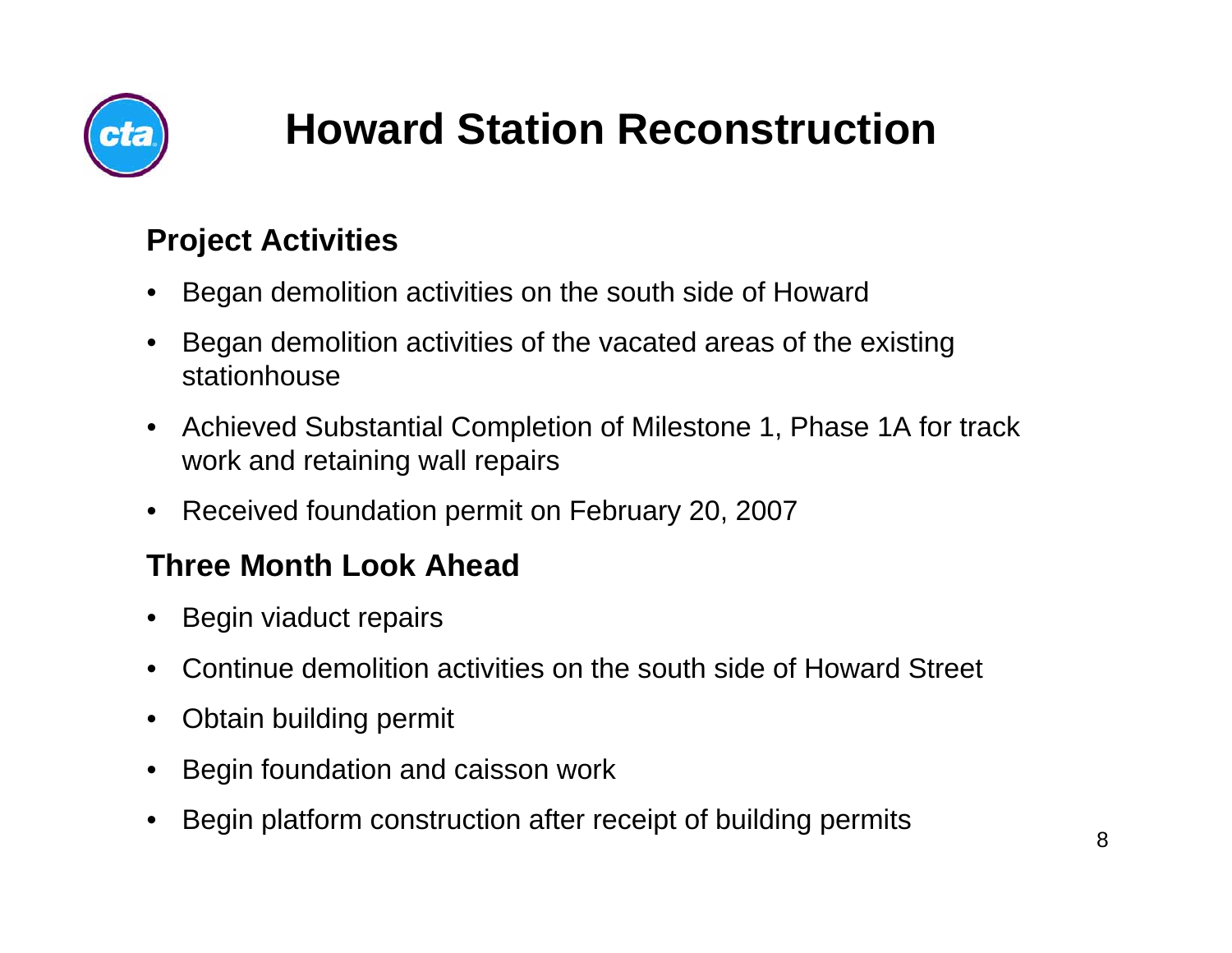

### **Howard Station Reconstruction**



Completed retaining wall at Howard Station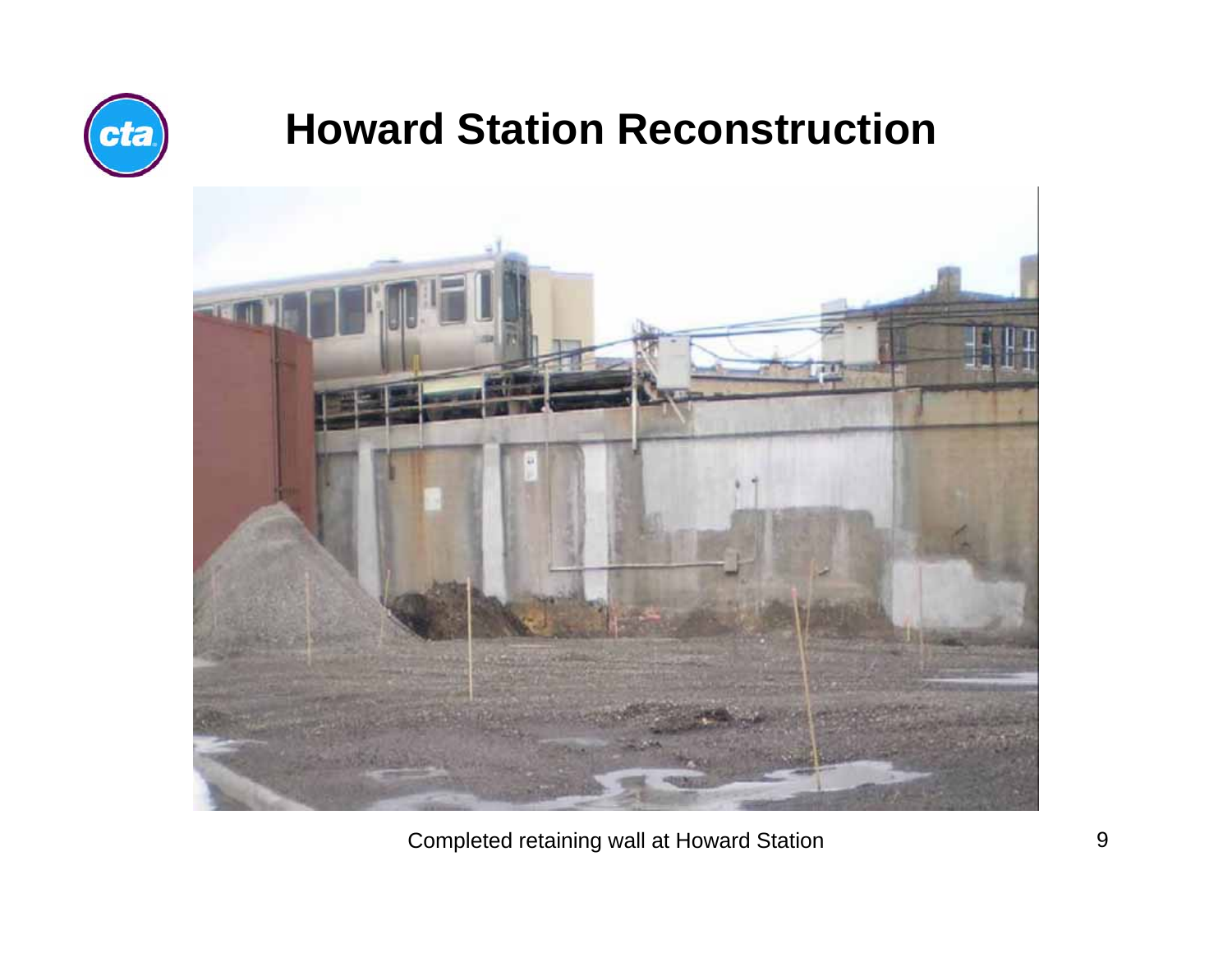

## **Brown Line Capacity Expansion Project Project Summary**

#### **BUDGET**

•Total project budget: \$529.9 million

### **SCHEDULE**

•Project Completion: December 31, 2009

- •Extend platforms to allow 8-car operations
- •Make stations ADA compliant
- •Add elevators to 13 stations
- •Rehabilitate 18 stations
- •Restore 8 historic stations
- $\bullet$ Upgrade signal, communications and power delivery system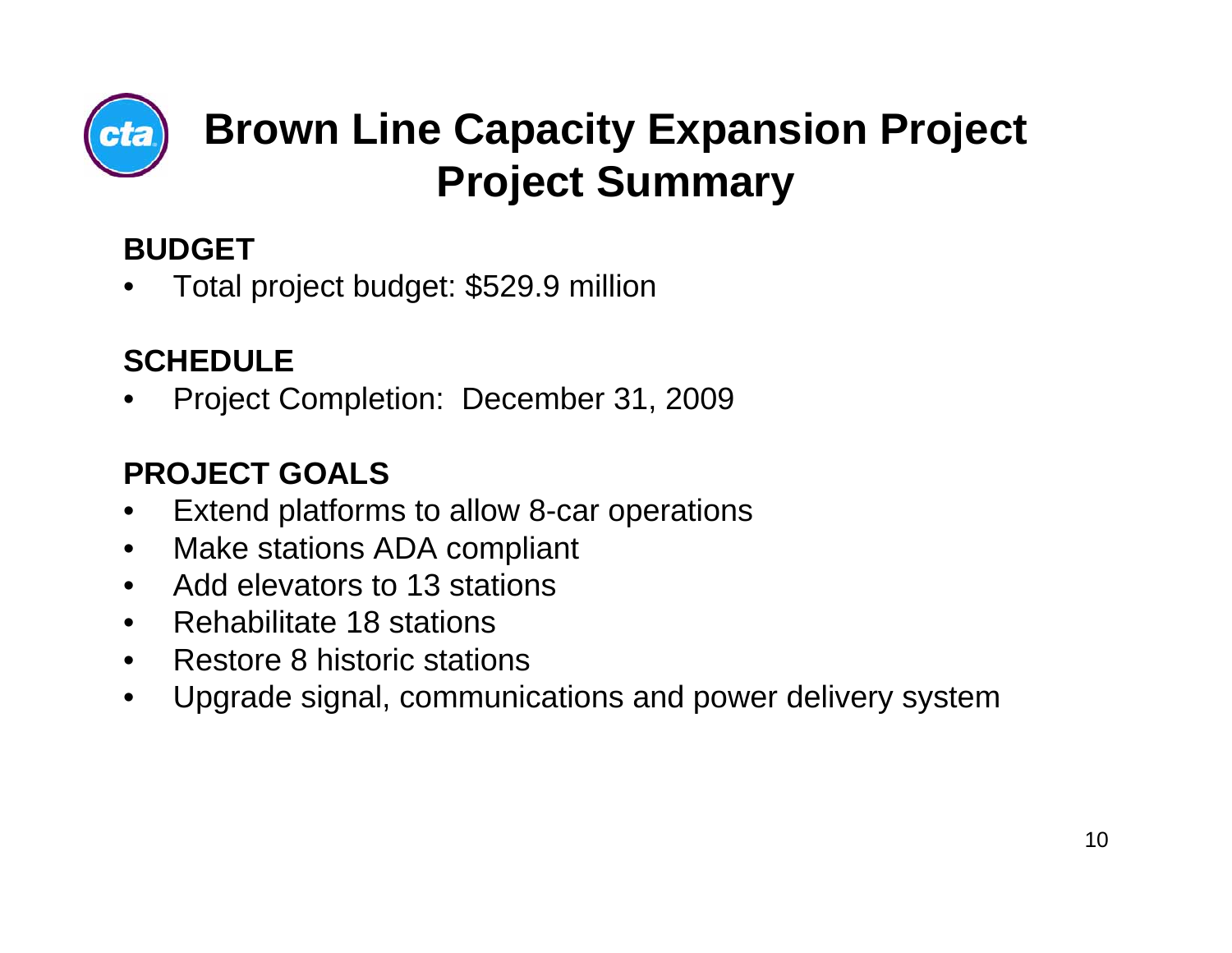

## **Brown Line Capacity Expansion Project Project Activities**

- $\bullet$ Relocated signal infrastructure at Chicago and Sedgwick
- • Continued installation of new platform structure at the south end of the Armitage station
- • Completed station house and platform demolition at Addison and Montrose Stations and began foundation installation at Montrose and Addison
- $\bullet$  Returned Clark Tower to CTA Rail Operations for personnel training and use of the refurbished tower
- •Continue structural steel installation at Belmont for the new northbound track
- • Reopened Francisco station to revenue service on March 9, 2007. Punch list work will continue.
- •Received the building permit for Montrose station on February 28, 2007
- $\bullet$  Held a "Meet the Contractor" community meeting on March 1, 2007 at Advocate Illinois Masonic Medical Center for the Southport, Wellington, Paulina and Diversey station package
- $\bullet$  Held a community meeting at Lane Tech High School on March 12, 2007 to discuss 3-track operations. Future presentation dates are scheduled for March 15th, 19th, and 26th.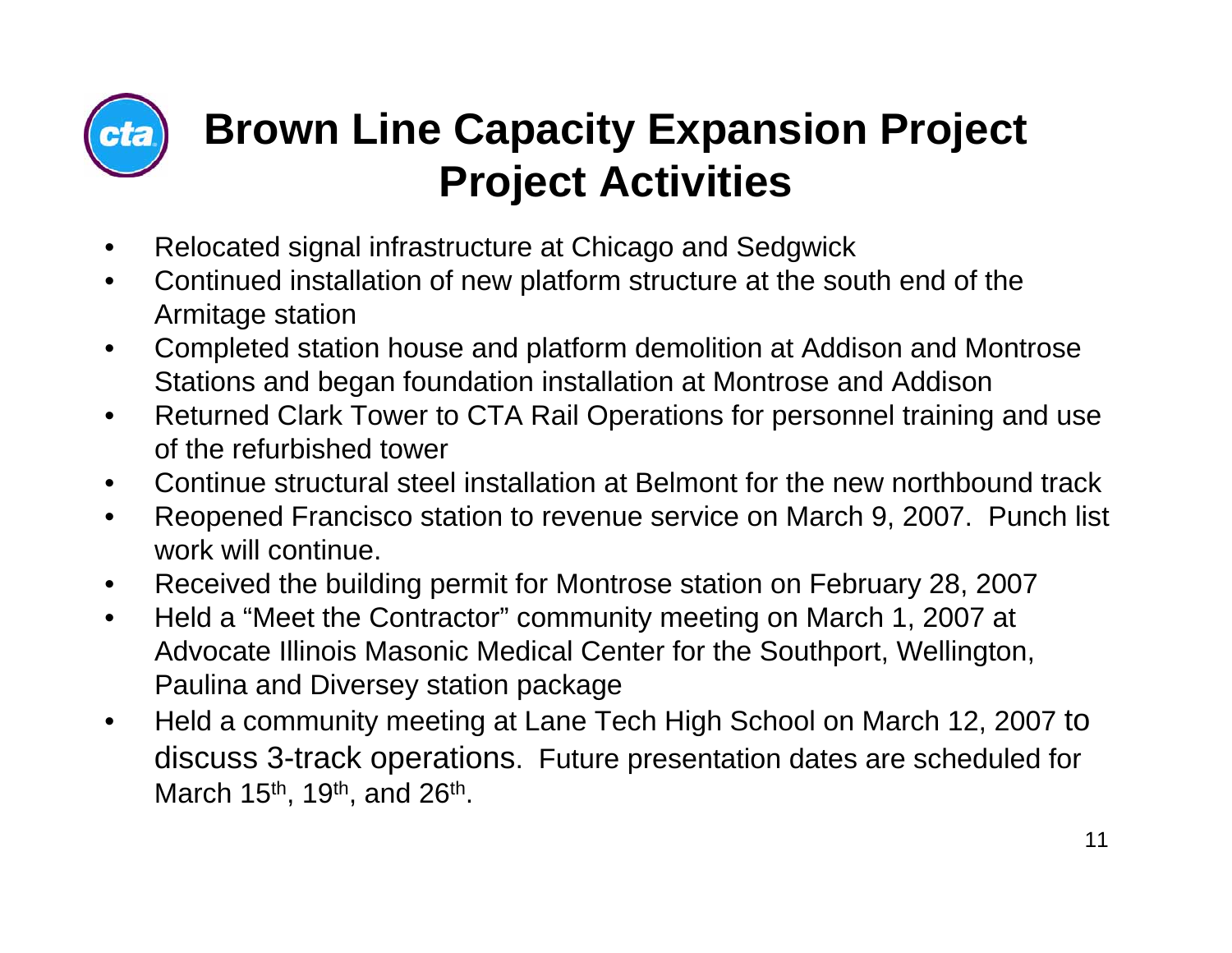

## **Brown Line Capacity Expansion Project Three Month Look Ahead**

- • Begin construction mobilization activities for Diversey and Southport stations
- • Close Southport station on April 2, 2007 and Diversey station in Spring 2007 for 12 months
- $\bullet$  Continue the installation of new platform steel and decking on platforms at Sedgwick, Armitage and Chicago stations
- $\bullet$  Prepare for the relocation of the historic station houses at Fullerton and Belmont to their future locations across the street from where they are presently located
- • Begin three track operations at Fullerton and Belmont no sooner than April 2, 2007
- • Continue installations of new foundations at Montrose and Addison
- •Continue punch list work at Kimball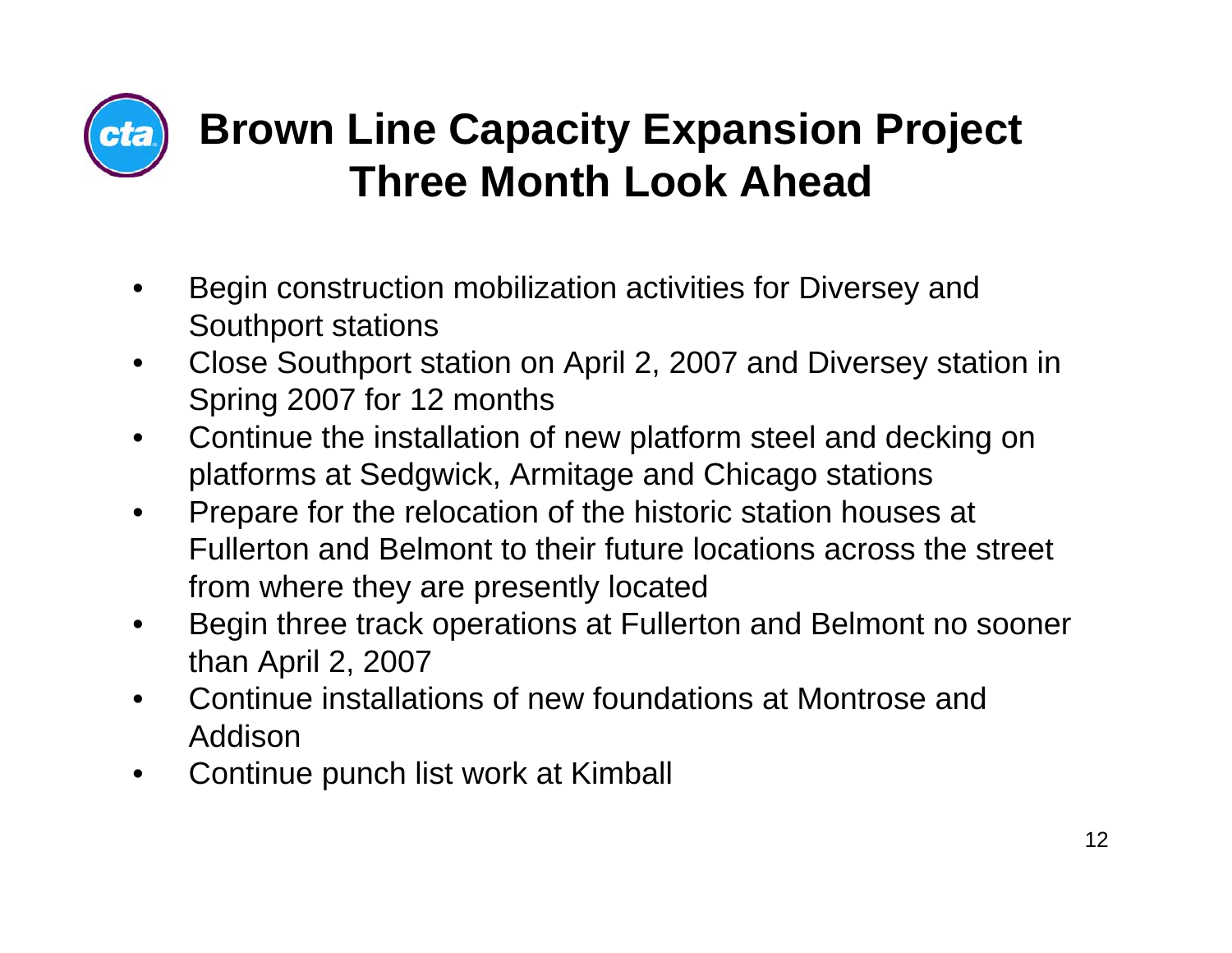



Installation of new platform decking at Chicago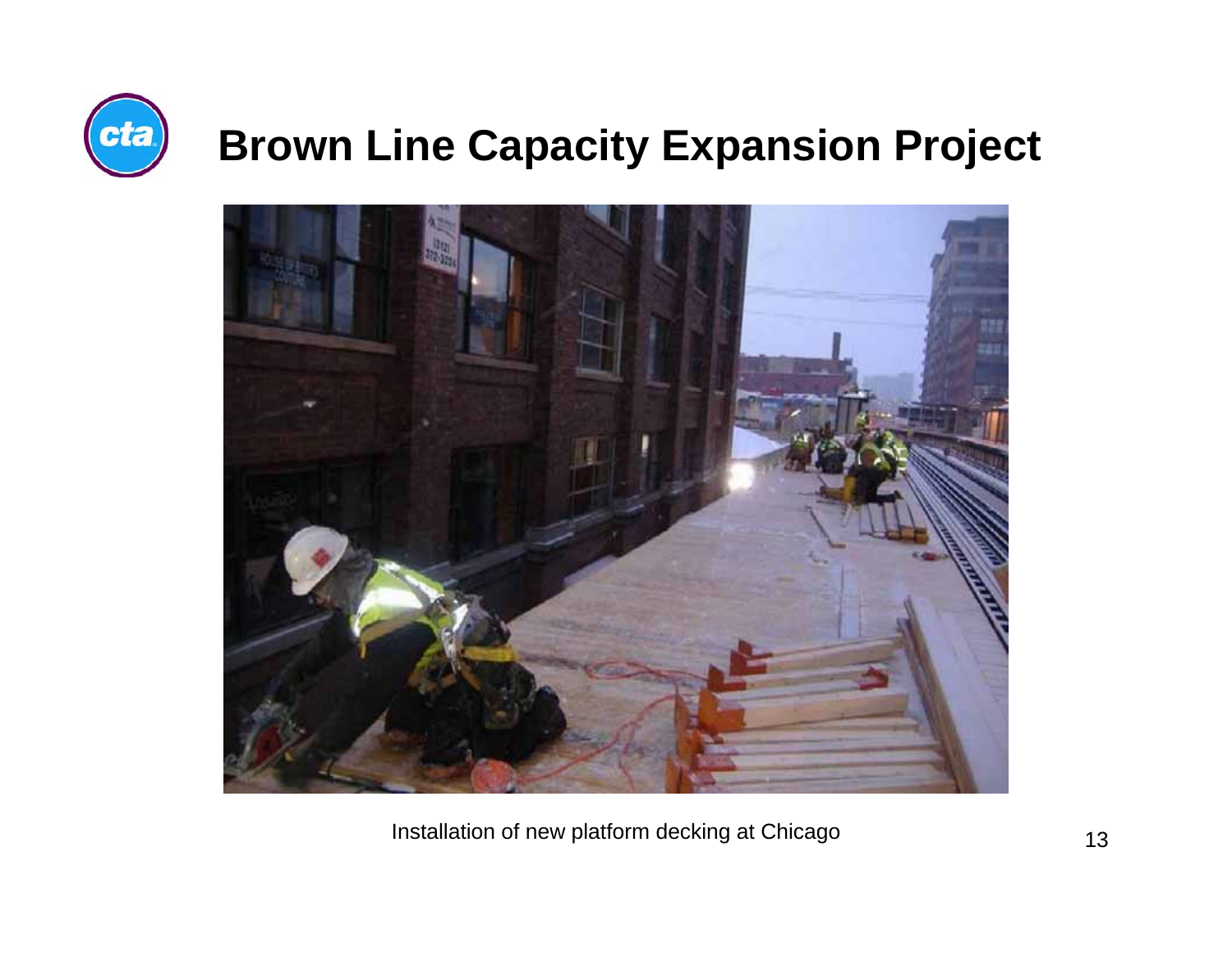

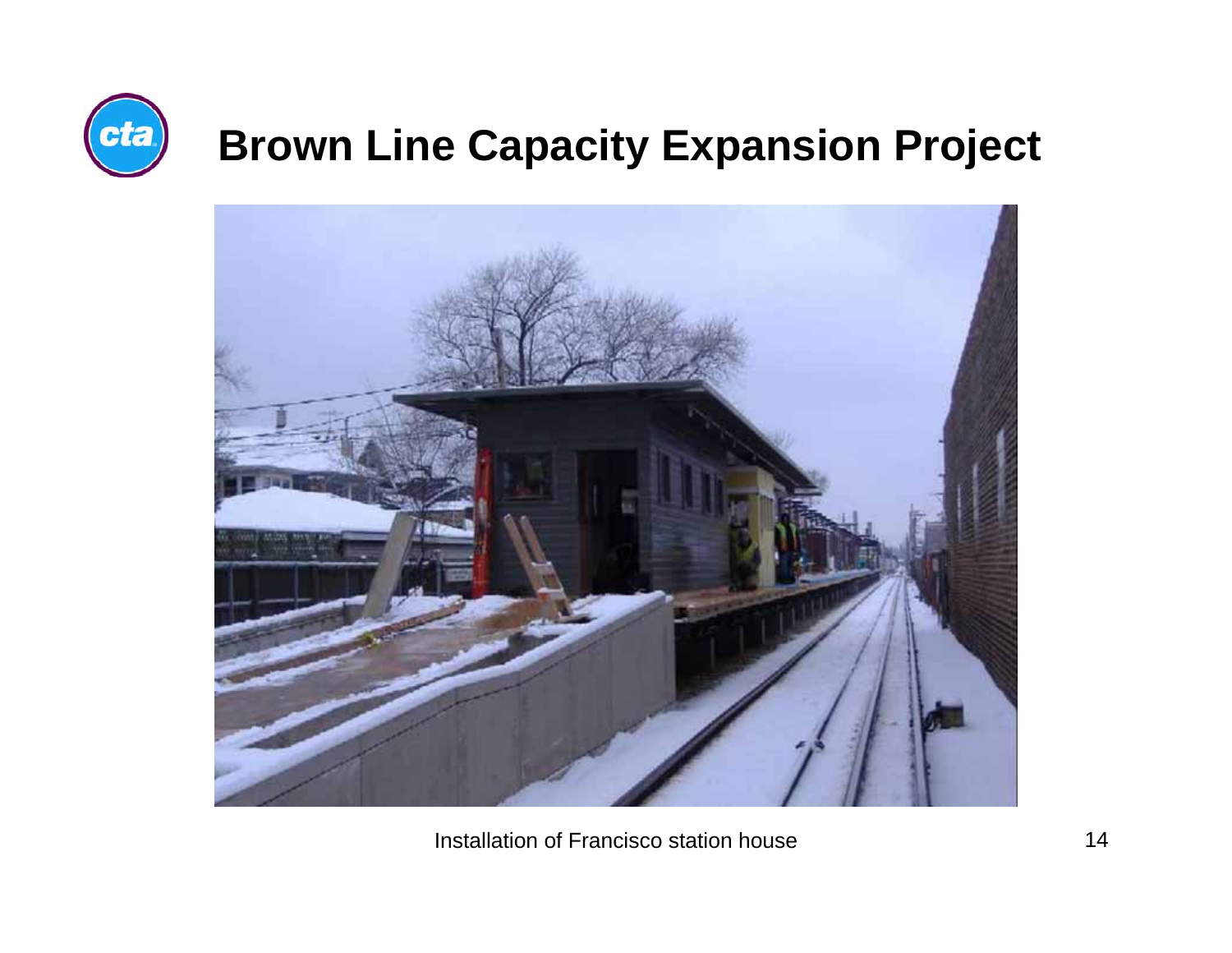



Installation of structural steel at Belmont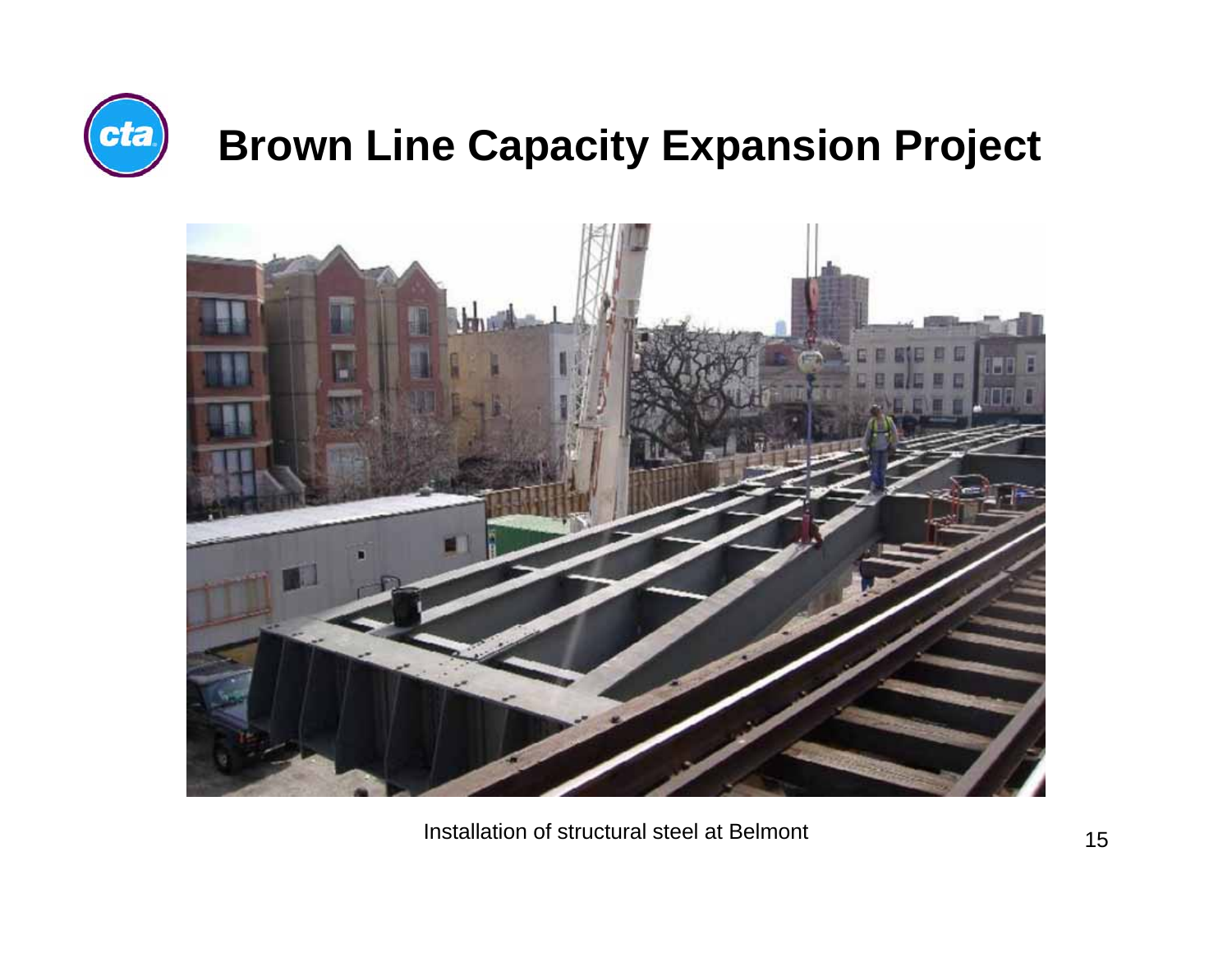



Installation of structural steel at Belmont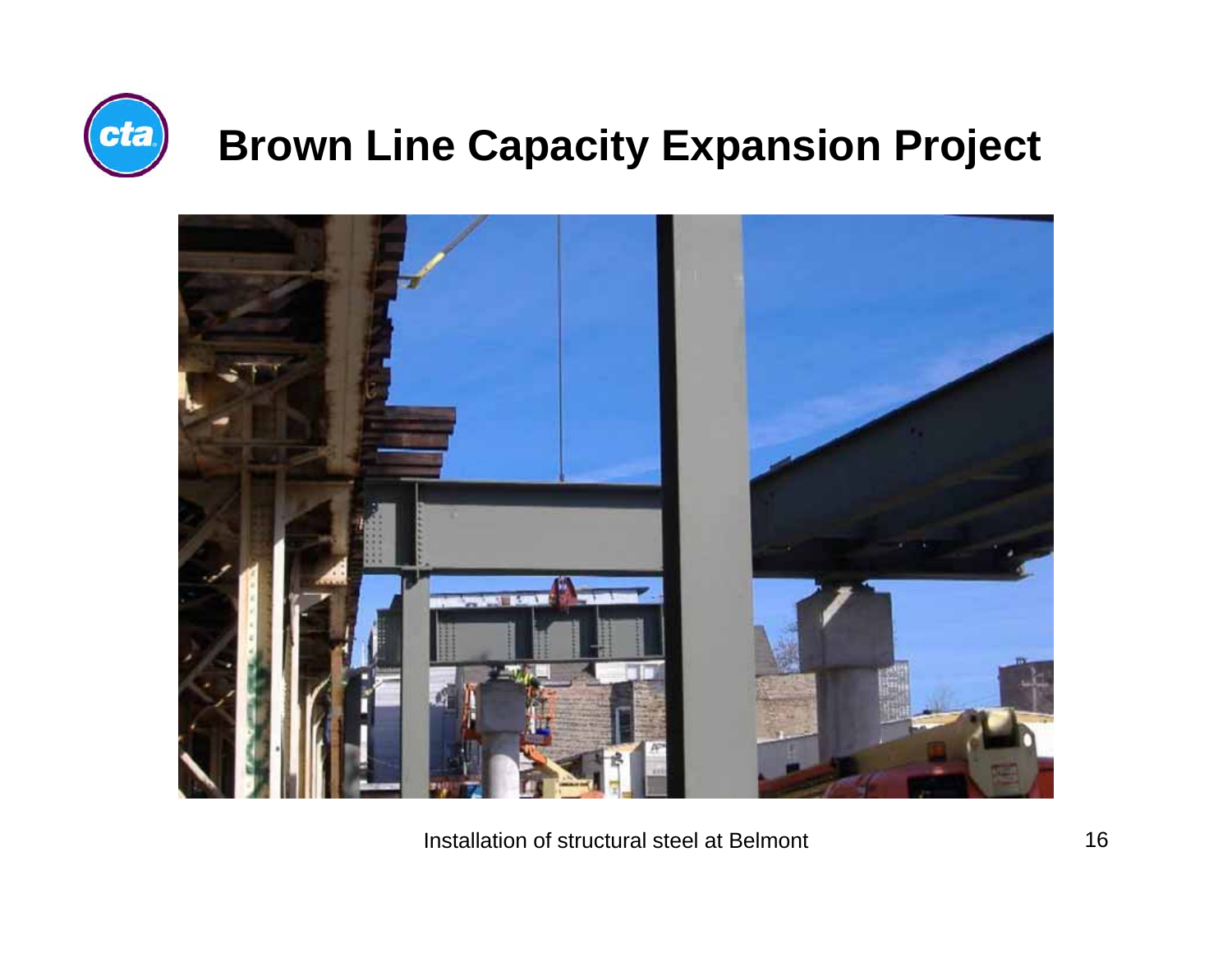

## **Block 37 Tunnel Connections Project Project Summary**

#### **BUDGET**

•Total project budget: \$213.3 million

#### **SCHEDULE**

•Project Completion: September 2008

- • Construct two short tunnels, one connecting to the Dearborn Street subway and one connecting to the State Street subway
- •Install new track, signal and power components in the new tunnels
- $\bullet$  Developer will construct a new subway station below the Block 37 development
- $\bullet$  Station will be designed to eventually function as a downtown terminal for express trains to O'Hare and Midway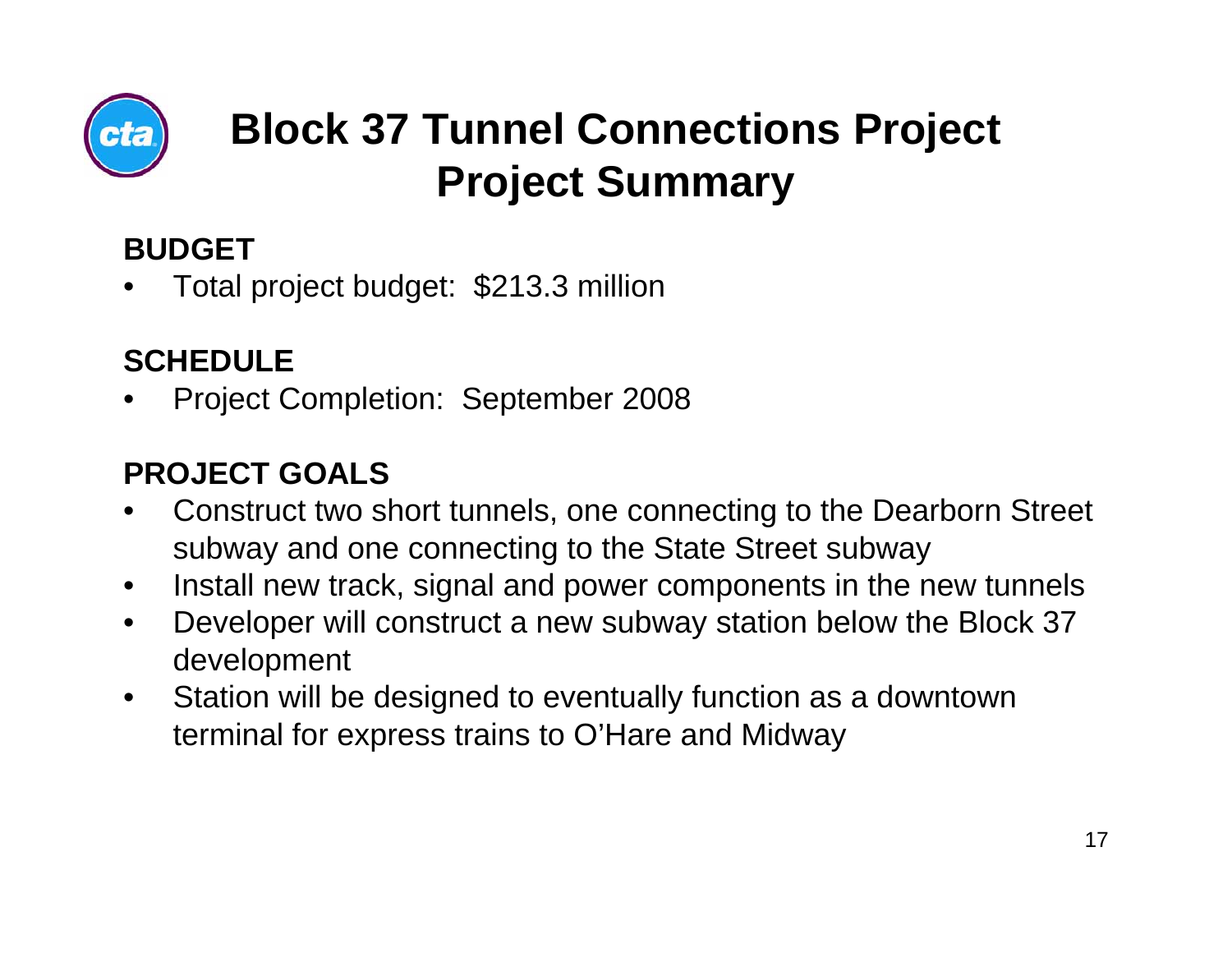

## **Block 37 Tunnel Connections Project Project Activities**

#### **Project Activities**

• Continued pre-excavation activities including exploration and identification of existing utilities

#### **Three Month Look Ahead**

- • Relocate or protect existing utilities located within the limits of the tunnel connections excavations
- $\bullet$  Submit revised construction documents to DCAP for review and approval
- $\bullet$  Replace existing half-ties in the Blue Line and Red Line subway tunnels at identified locations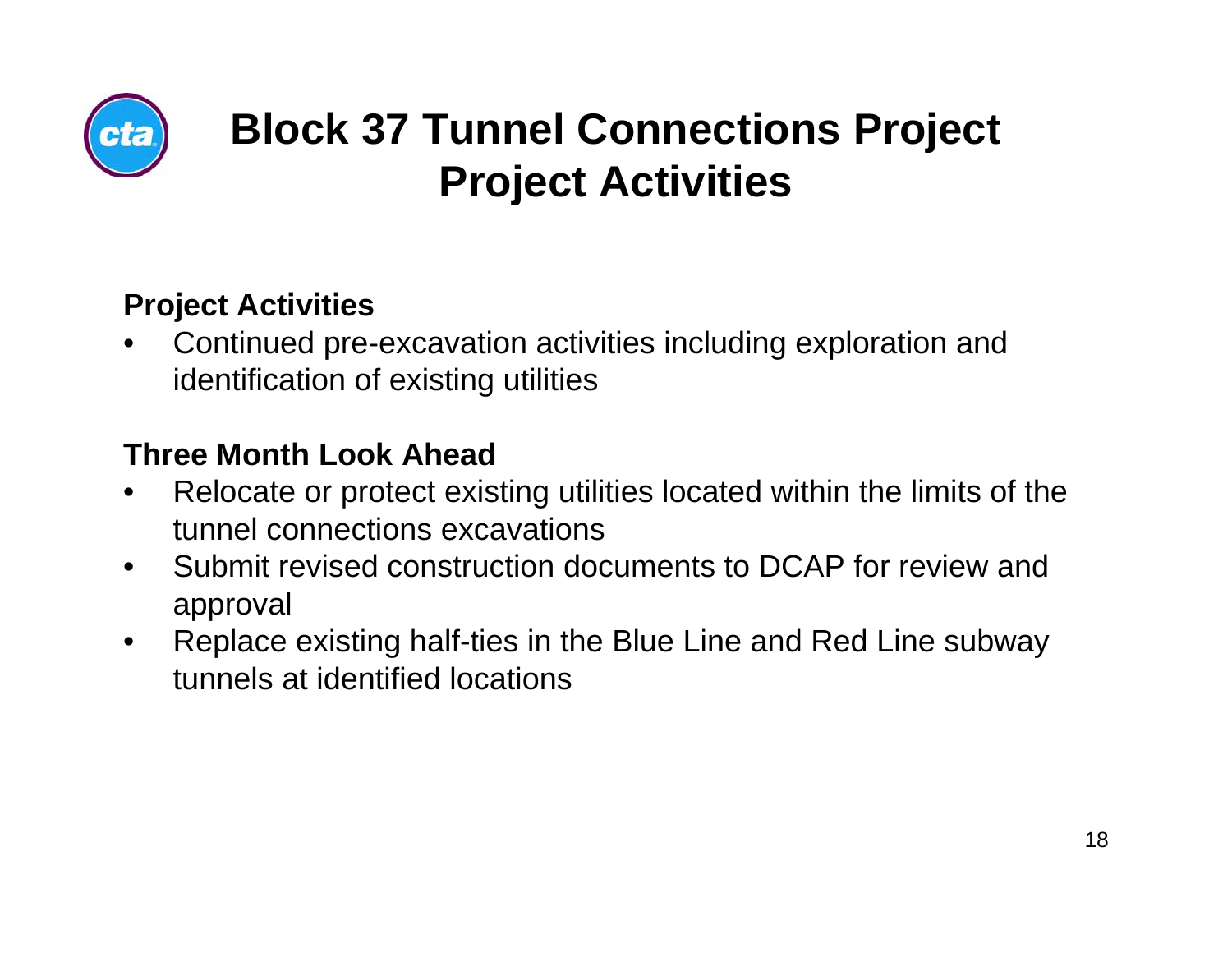

### **Block 37 Tunnel Connections Project**



Block 37 work site looking south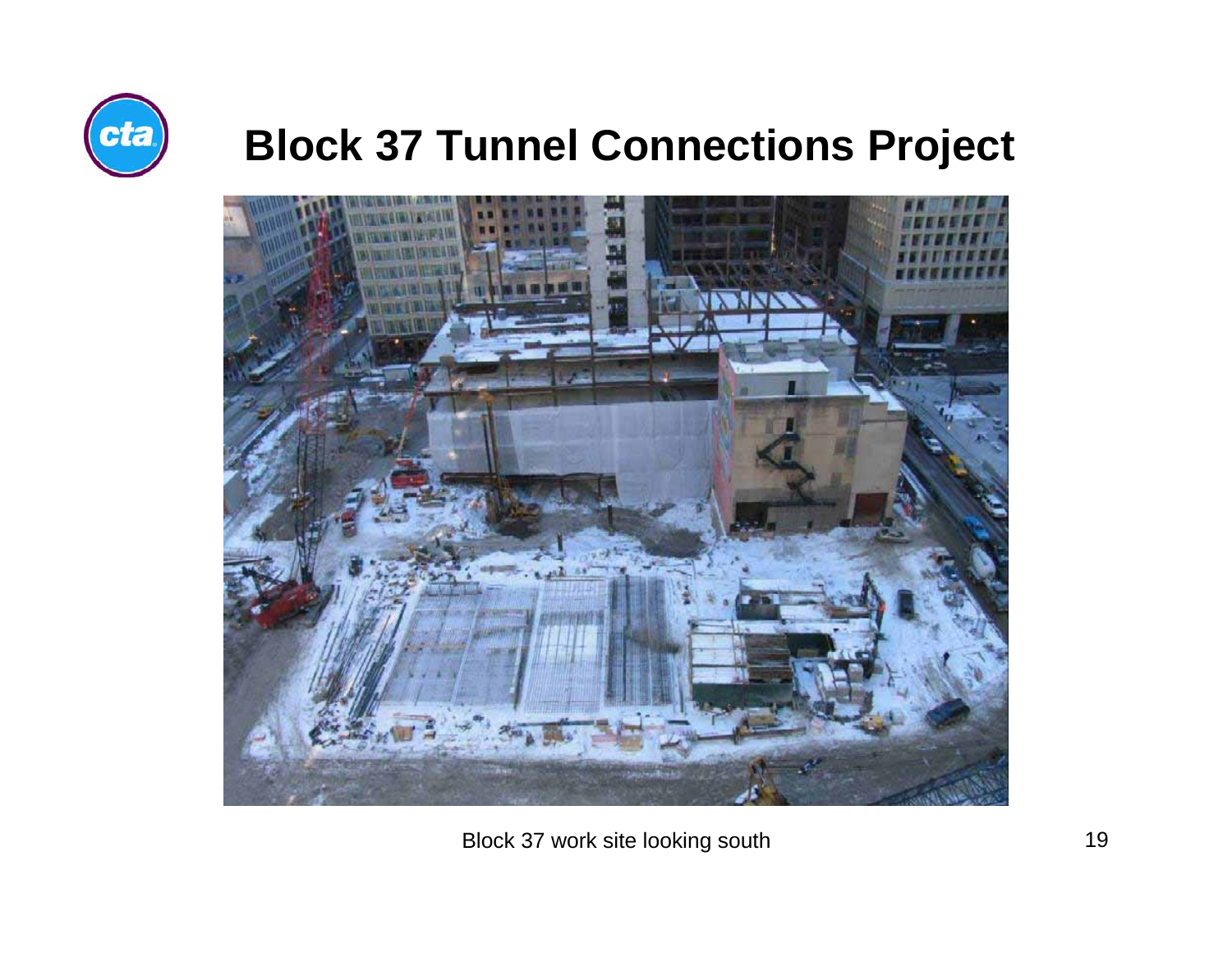

### **Block 37 Tunnel Connections Project**



Constructing rebar cages for slurry wall cap beam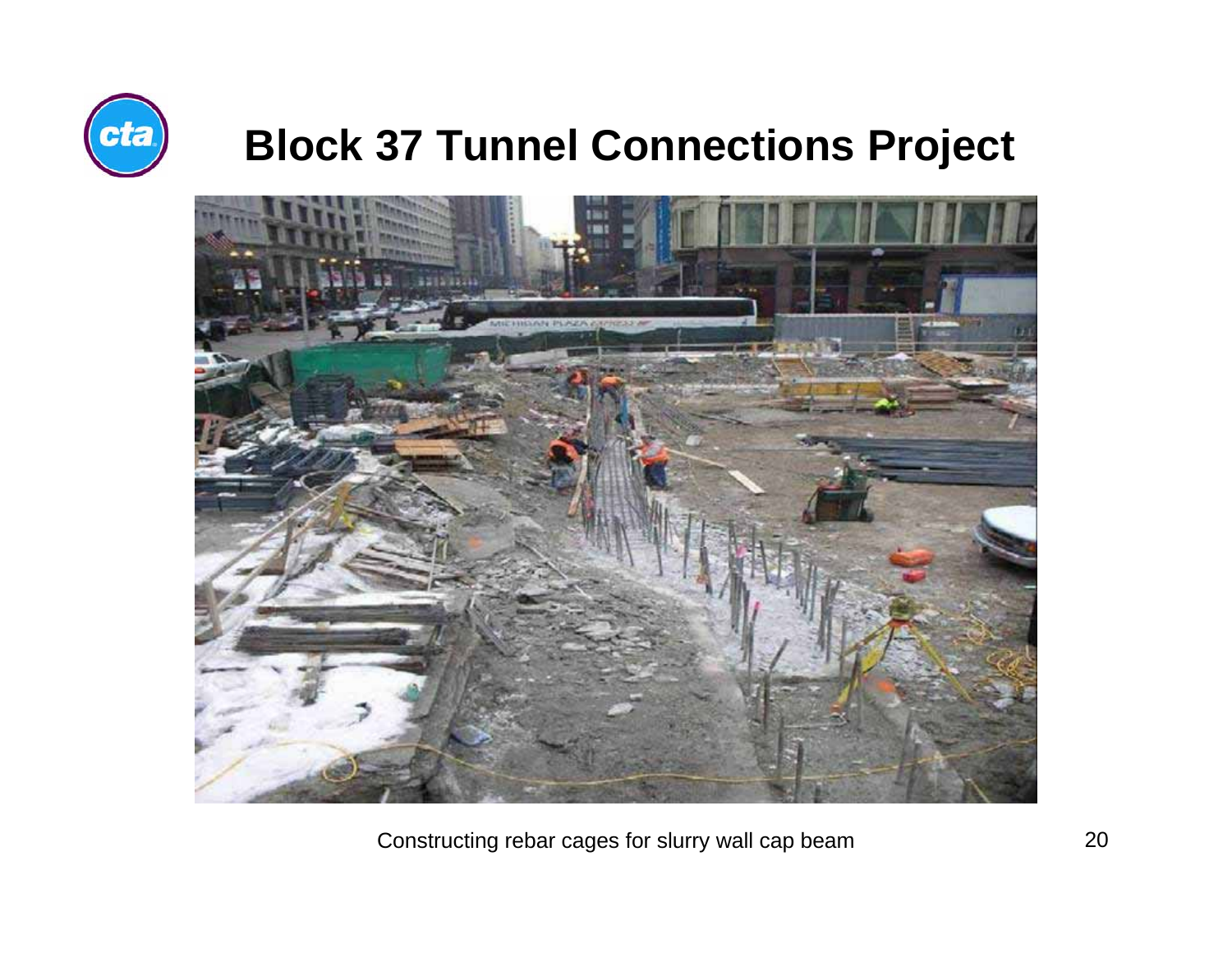

**BUDGET Dearborn/Congress/Kennedy/Block 37 - Train Control System and Traction Power System Upgrades and Improvements Project Summary**

•\$251 million

### **SCHEDULE**

- •Construction NTP: December 1, 2005
- $\bullet$ Project completion: Summer 2009

- • Replace approximately 20 miles of the existing train control systems on the Blue Line that are between 35 and 54 years old
- $\bullet$ Install new interlockings and train controls for Block 37
- $\bullet$  Installation of new fiber communication backbone with copper backup on the Congress Line and in the Dearborn Subway
- $\bullet$ Traction Power upgrades in the State and Dearborn Subways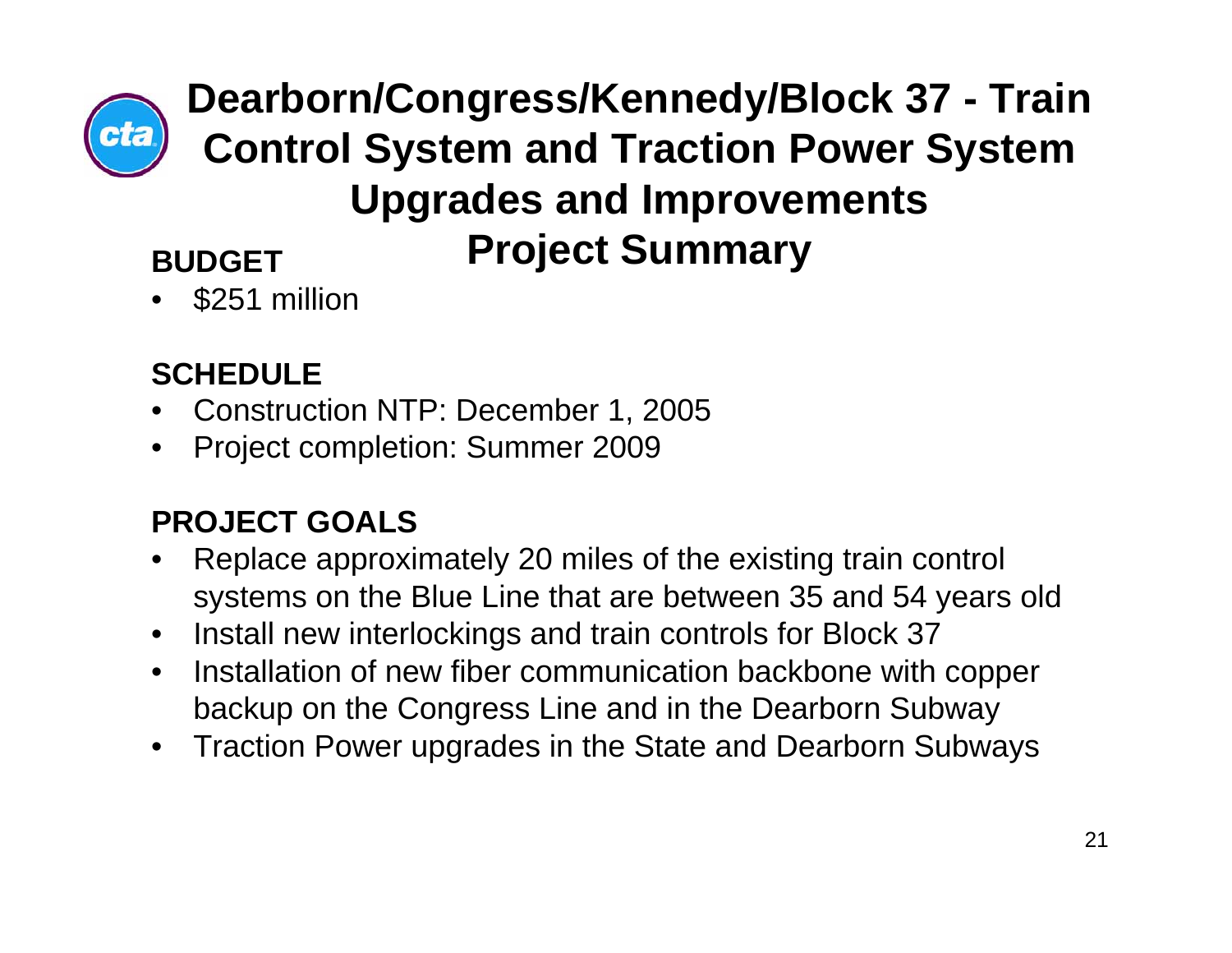

### **Dearborn/Congress/Kennedy/Block 37 - Train Control System and Traction Power System Upgrades and Improvements**

#### **Project Activities**

- • Continued installation of local hand holes, conduit and signal foundations on the Congress Line and O'Hare Line
- • Continued installation of signal cable and traction power cable in the Dearborn Subway
- • New signals were placed in service at the Lathrop and Harlem crossovers
- • New cab signals were put in service on the Congress Line between the Harlem crossover and the east end of Forest Park Station.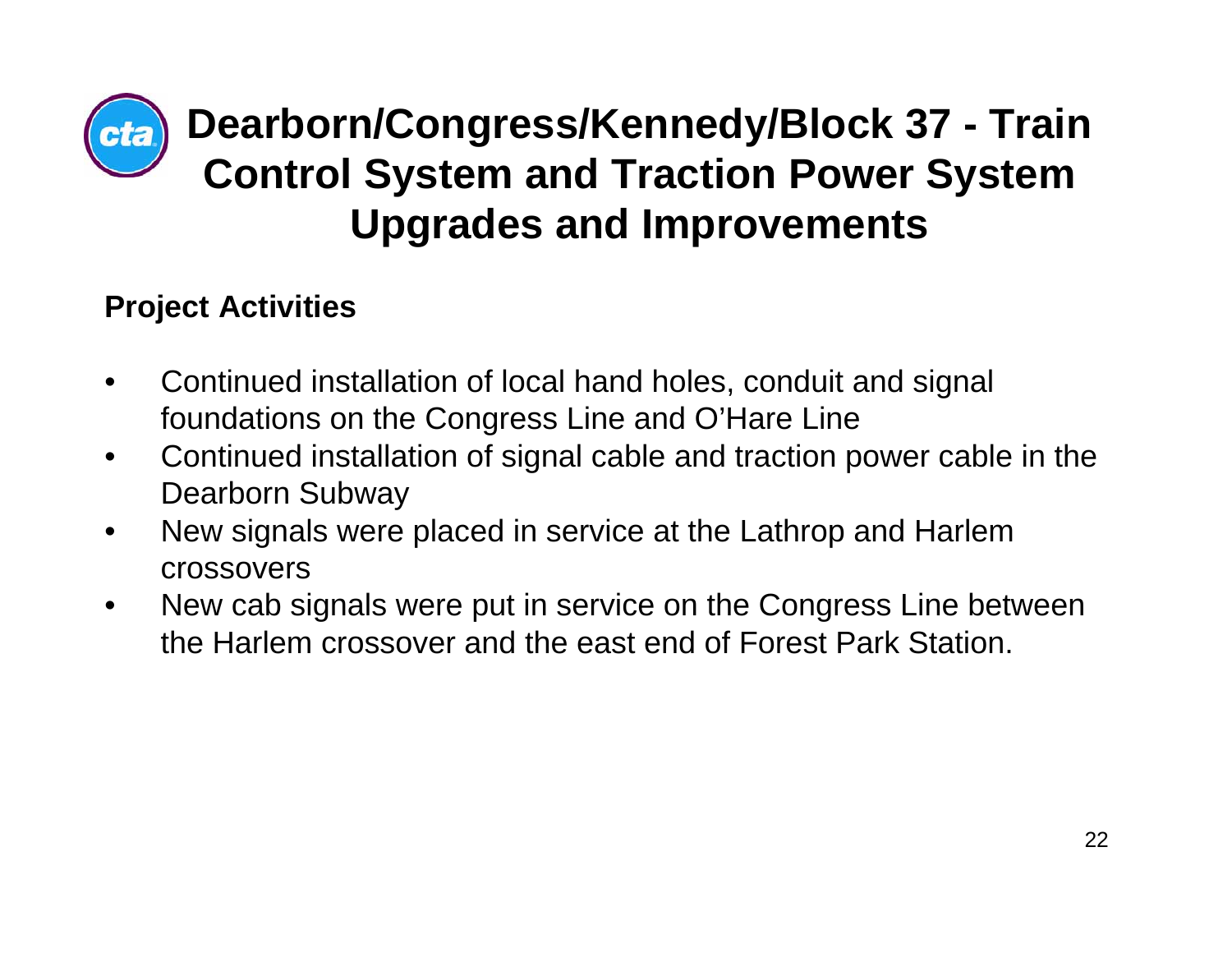

## **Dearborn/Congress/Kennedy/Block 37 - Train Control System and Traction Power System Upgrades and Improvements**

#### **Three Month Look Ahead**

- • Continue installation of local hand holes, conduit and signal foundations on the Congress Branch and O'Hare Branch
- $\bullet$  Begin the signal cut-over via the new Lombard Relay House. Once the cut-over is complete, cab signal operation will be in place between Lombard interlocking to the east end of the platform at Forest Park.
- $\bullet$  Continue installation of traction power cable in the Dearborn Subway
- •Continue installation of signal cable in the Dearborn Subway
- $\bullet$  Begin structural steel installation for the LaSalle Relay House in the Dearborn Subway
- $\bullet$  Take delivery and install new relay houses at Pulaski and Kedzie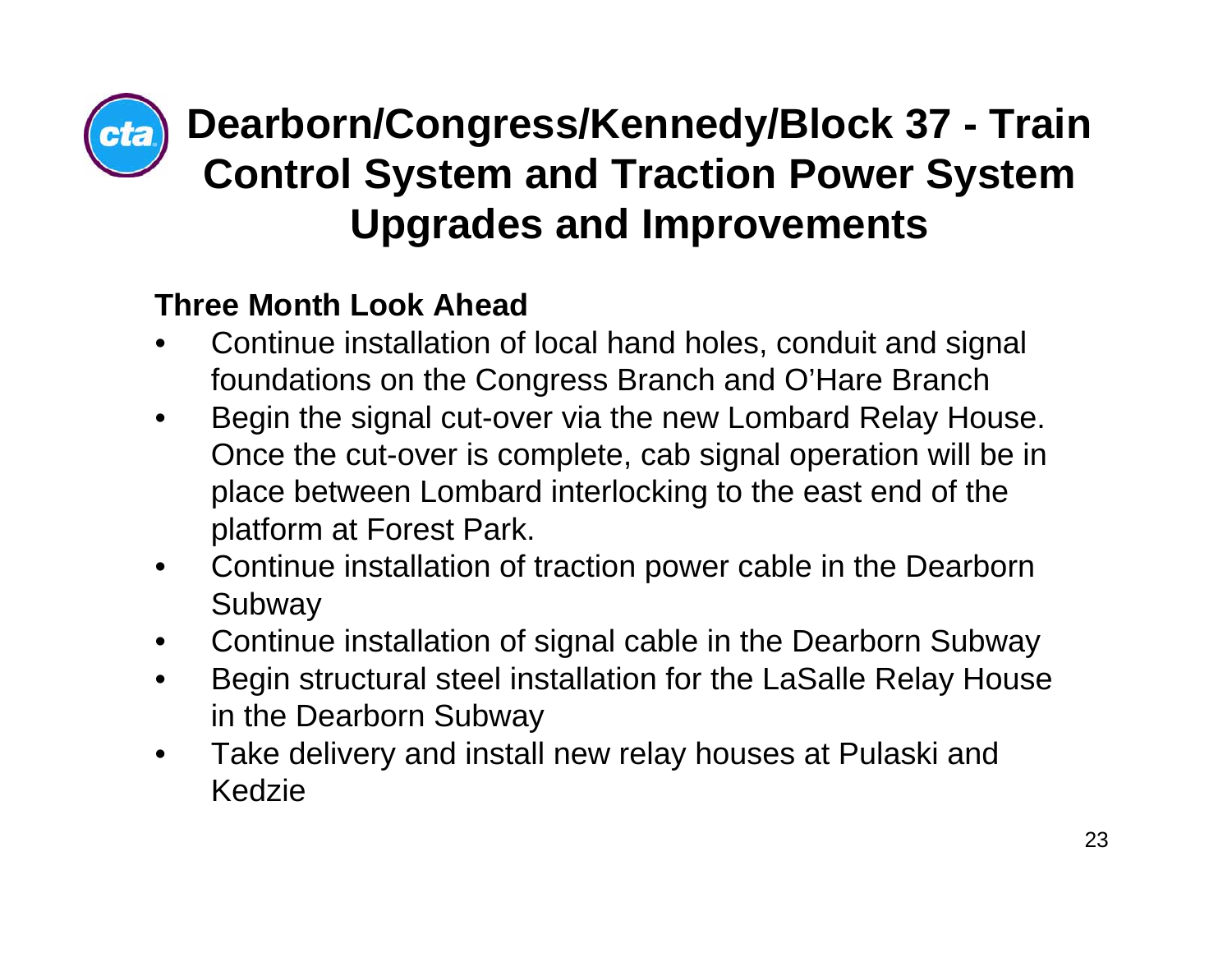

**Dearborn/Congress/Kennedy/Block 37 - Train Control System and Traction Power System Upgrades and Improvements**



Installation of signal cable in the Dearborn Subway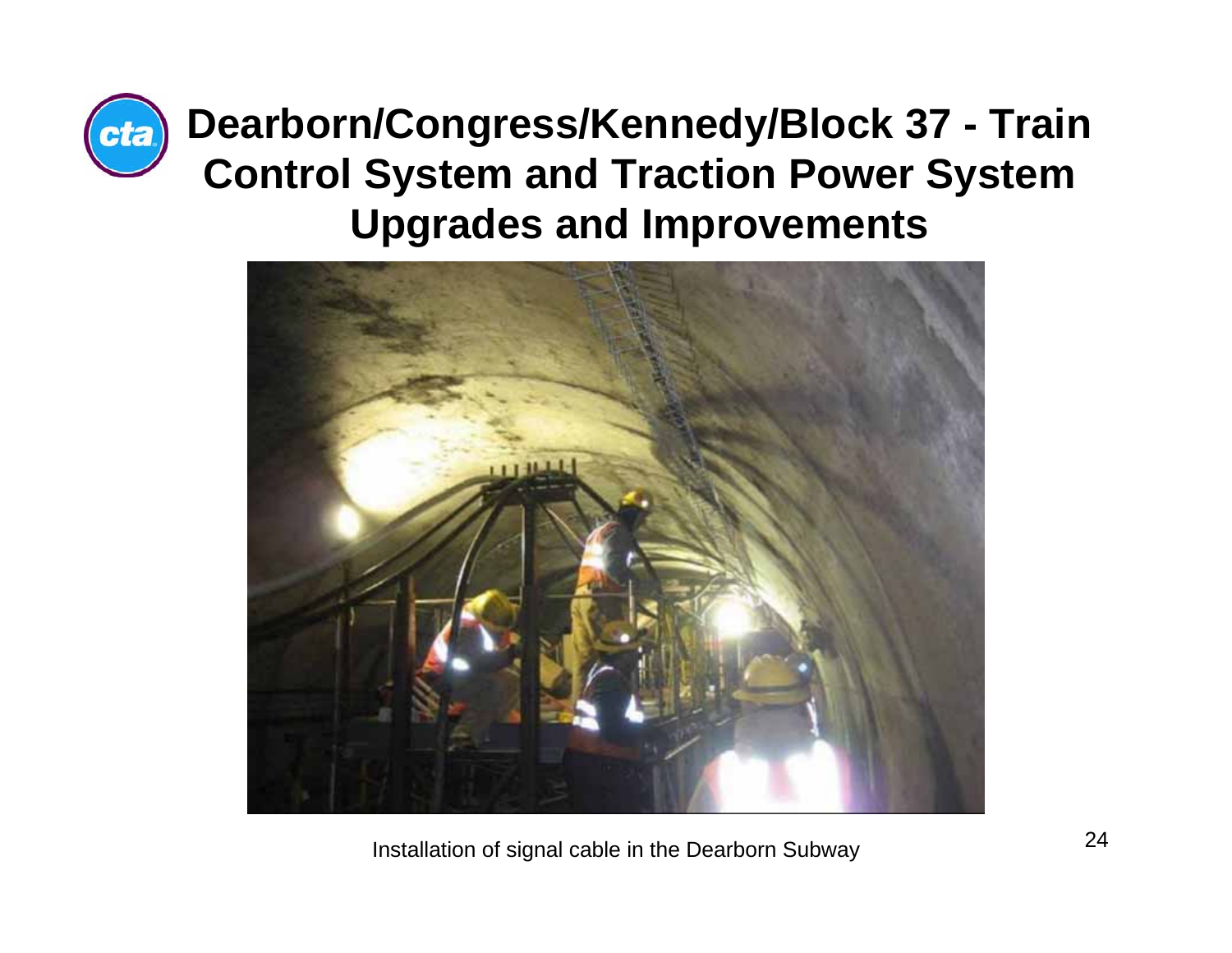

## **Loop Signals Project**

#### **CONTRACT AWARD**

• \$48.2 million

### **SCHEDULE**

- Contractor: Divane Brothers Electric Company
- Construction NTP: February 21, 2007
- Completion: Summer 2009

- Provide new train control system for the Loop elevated structure, replacing a system that is more than 30 years old. The new signal system will help to improve reliability of CTA rail service by regulating train movement, speed and intervals at these junctions.
- Construct new control tower at Lake and Wells to replace the current Tower 18, and new interlockings at Towers 18 and 12.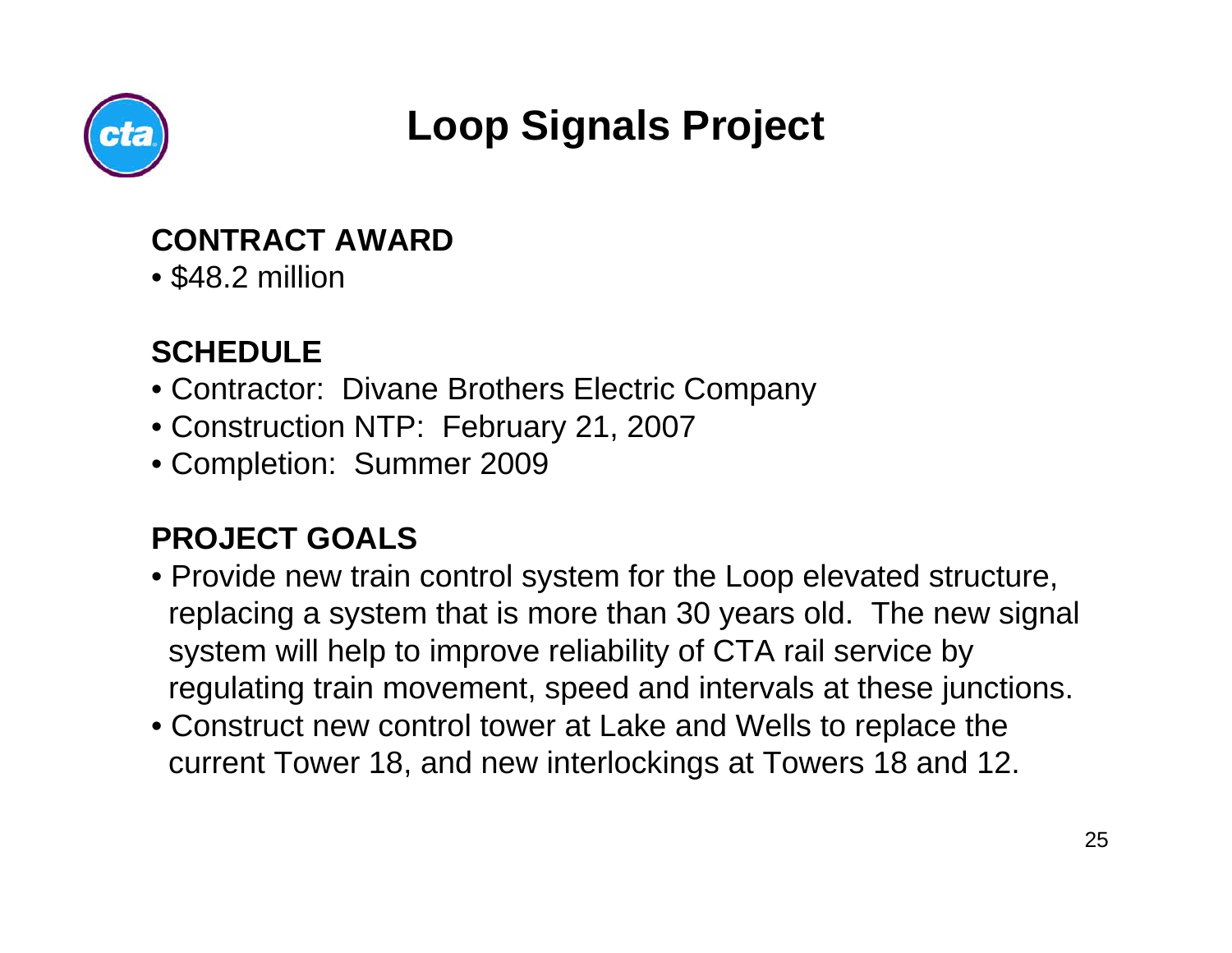

## **Loop Signals Project**

#### **Project Activities**

• Divane Brothers is currently working on their construction schedule as well as their safety and quality plans.

#### **Three Month Look Ahead**

- Approve Contractor's construction schedule
- Approve Contractor's safety and quality plans
- Begin signal block design
- Begin field surveys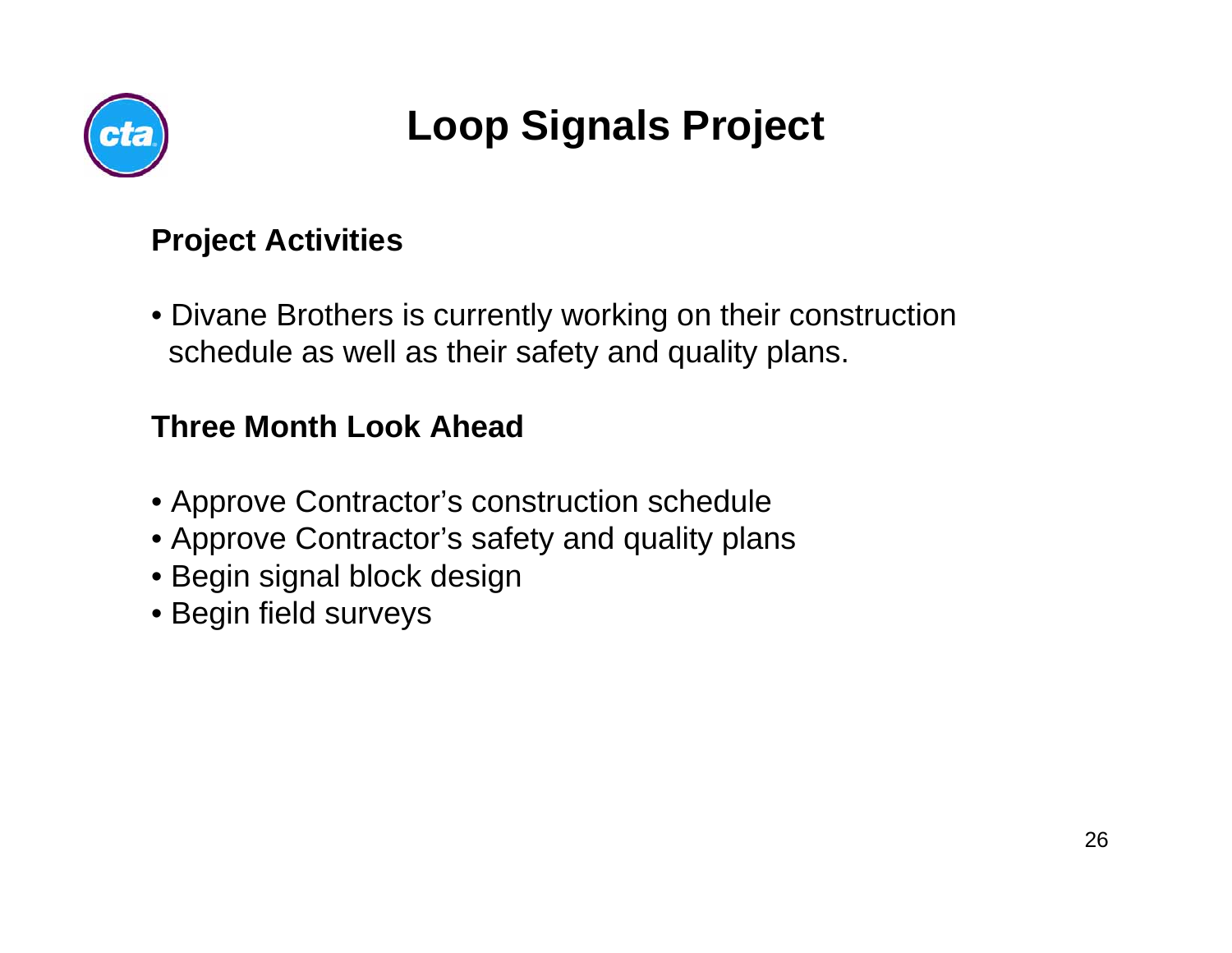

#### **Planned Construction ActivitiesRoute Extra Travel Time (through March 25, 2007)**

|                            | <b>Rush M-F</b> |           |                  |           |                                    |
|----------------------------|-----------------|-----------|------------------|-----------|------------------------------------|
|                            | 5A-9A &         | Day M-F   | <b>Night M-F</b> |           |                                    |
|                            | 3P-7P           | $9A-3P$   | <b>7P-5A</b>     | Weekends  | <b>Notes</b>                       |
| <b>Blue Line</b>           |                 |           |                  |           |                                    |
| O'Hare                     |                 |           |                  |           | Signal Work, Track Maintenance     |
| <b>Dearborn</b>            |                 |           |                  |           | Signals, B-37, Track Maintenance   |
| <b>Forest Park</b>         |                 |           |                  |           | Signal Work                        |
| 54th/Cermak                |                 | <b>NA</b> | <b>NA</b>        | <b>NA</b> |                                    |
| <b>Pink Line</b>           |                 |           |                  |           |                                    |
| <b>54th/Cermak to Loop</b> |                 |           |                  |           |                                    |
| <b>Purple Line</b>         |                 |           |                  |           |                                    |
| <b>Linden to Howard</b>    |                 |           |                  |           | <b>Howard Station construction</b> |
| <b>Howard to Loop</b>      |                 |           | <b>NA</b>        | <b>NA</b> | Brown Line, Track Maintenance      |
| <b>Loop to Linden</b>      |                 |           | <b>NA</b>        | <b>NA</b> | Brown Line, Track Maintenance      |
| <b>Brown Line</b>          |                 |           |                  |           |                                    |
| <b>Kimball to Loop</b>     |                 |           |                  |           | Brown Line, Track Maintenance      |
| <b>Red Line</b>            |                 |           |                  |           |                                    |
| Dan Ryan                   |                 |           |                  |           |                                    |
| <b>State</b>               |                 |           |                  |           | Signal Work and Block 37           |
| <b>North</b>               |                 |           |                  |           | Brown Line, Track Maintenance      |
| <b>Yellow Line</b>         |                 |           |                  |           |                                    |
| <b>Dempster to Howard</b>  |                 |           |                  | <b>NA</b> |                                    |
| <b>Orange Line</b>         |                 |           |                  |           |                                    |
| <b>Loop to Midway</b>      |                 |           |                  |           |                                    |
| <b>Green Line</b>          |                 |           |                  |           |                                    |
| Lake                       |                 |           |                  |           |                                    |
| <b>Roosevelt to 55th</b>   |                 |           |                  |           |                                    |
| 55th to E. 63rd            |                 |           |                  |           |                                    |
| 55th to Englewood          |                 |           |                  |           |                                    |

Notes:

- **Key 0-10 mins 10-20 mins >20 mins**
- •Route travel times are conservative estimates
- •Route travel times will vary based on day of week, and time of day
- •Chart depicts planned construction activities
- •Chart represents the impact of construction activities up to March 25, 2007